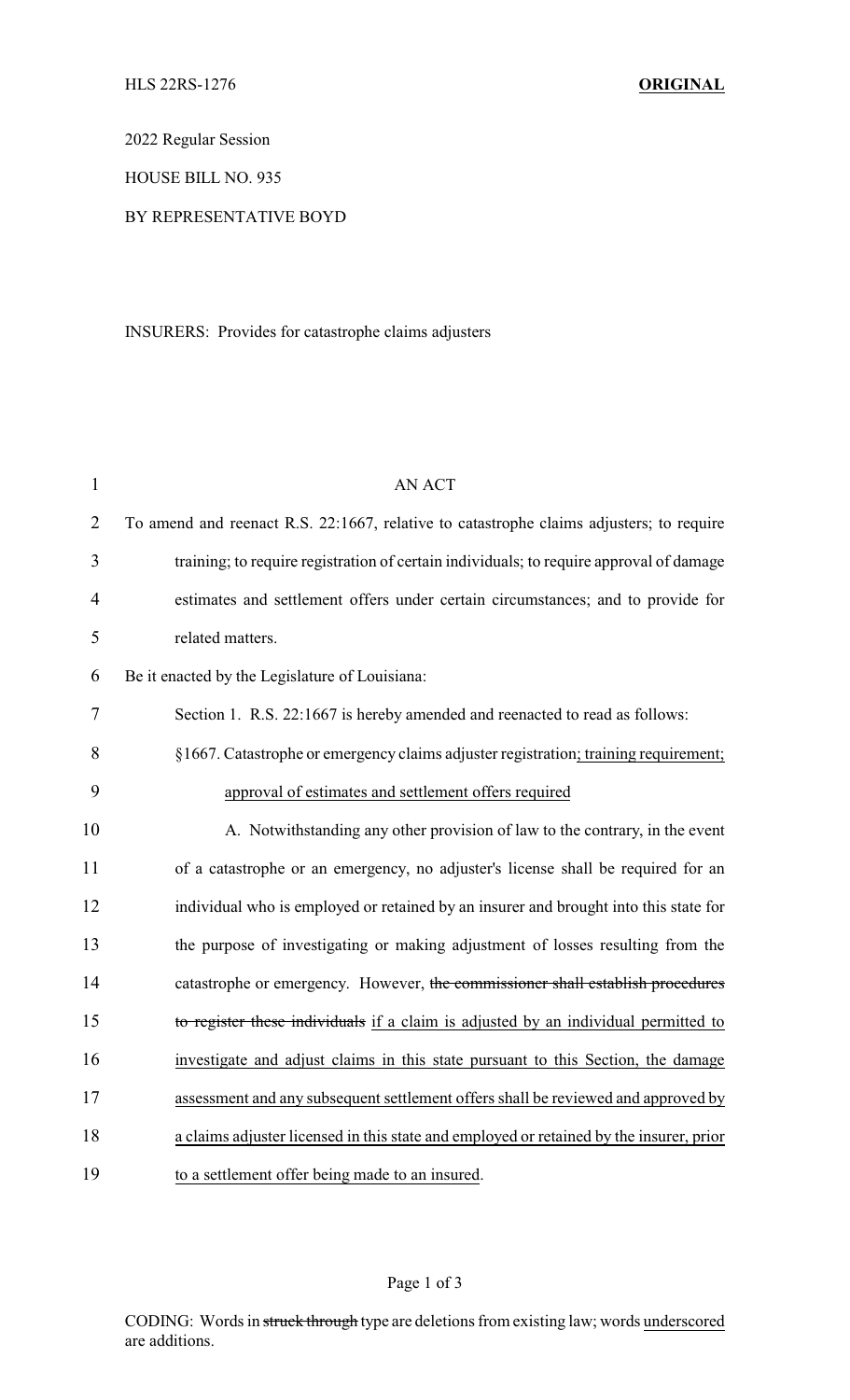| $\mathbf{1}$   | B. An individual permitted to investigate and adjust claims in this state             |
|----------------|---------------------------------------------------------------------------------------|
| $\overline{2}$ | pursuant to this Section shall register with the department before investigating or   |
| 3              | adjusting a claim. Prior to approving the registration, the commissioner shall verify |
| $\overline{4}$ | that the individual has successfully completed a training program concerning the      |
| 5              | value of residential and commercial properties for the area within which the          |
| 6              | individual will be investigating and adjusting claims.                                |
| 7              | C. The commissioner may, without notice and hearing, revoke the privileges            |
| 8              | of an individual registered pursuant to this Section on grounds specified by R.S.     |
| 9              | 22:1672(A), and thereafter it shall be unlawful for the person to adjust any losses,  |
| 10             | claims, or damages in this state.                                                     |
| 11             | E. D. A catastrophe or emergency claims adjuster registration shall be                |
| 12             | effective for a period not to exceed one hundred eighty days. The commissioner may    |
| 13             | extend the term for an additional period of ninety days.                              |
| 14             | <b>D.</b> E. The fee for the catastrophe or emergency registration shall be as set    |
| 15             | forth in R.S. 22:821 and shall be payable to the commissioner within ten days of the  |
| 16             | submission of the registration.                                                       |
| 17             | E. F. The registration requirements of this Section shall not apply to a              |
| 18             | producer of an insurer or a licensed employee of a producer that adjusts undisputed   |
| 19             | claims or losses under specific authority from the insurer and solely under policies  |
| 20             | issued by the insurer.                                                                |
| 21             | The commissioner shall establish procedures to train and register<br>G(1)             |
| 22             | individuals permitted to investigate and adjust claims pursuant to this Section.      |
| 23             | The commissioner shall promulgate rules and regulations for<br>(2)                    |
| 24             | implementation and enforcement of this Section.                                       |

Page 2 of 3